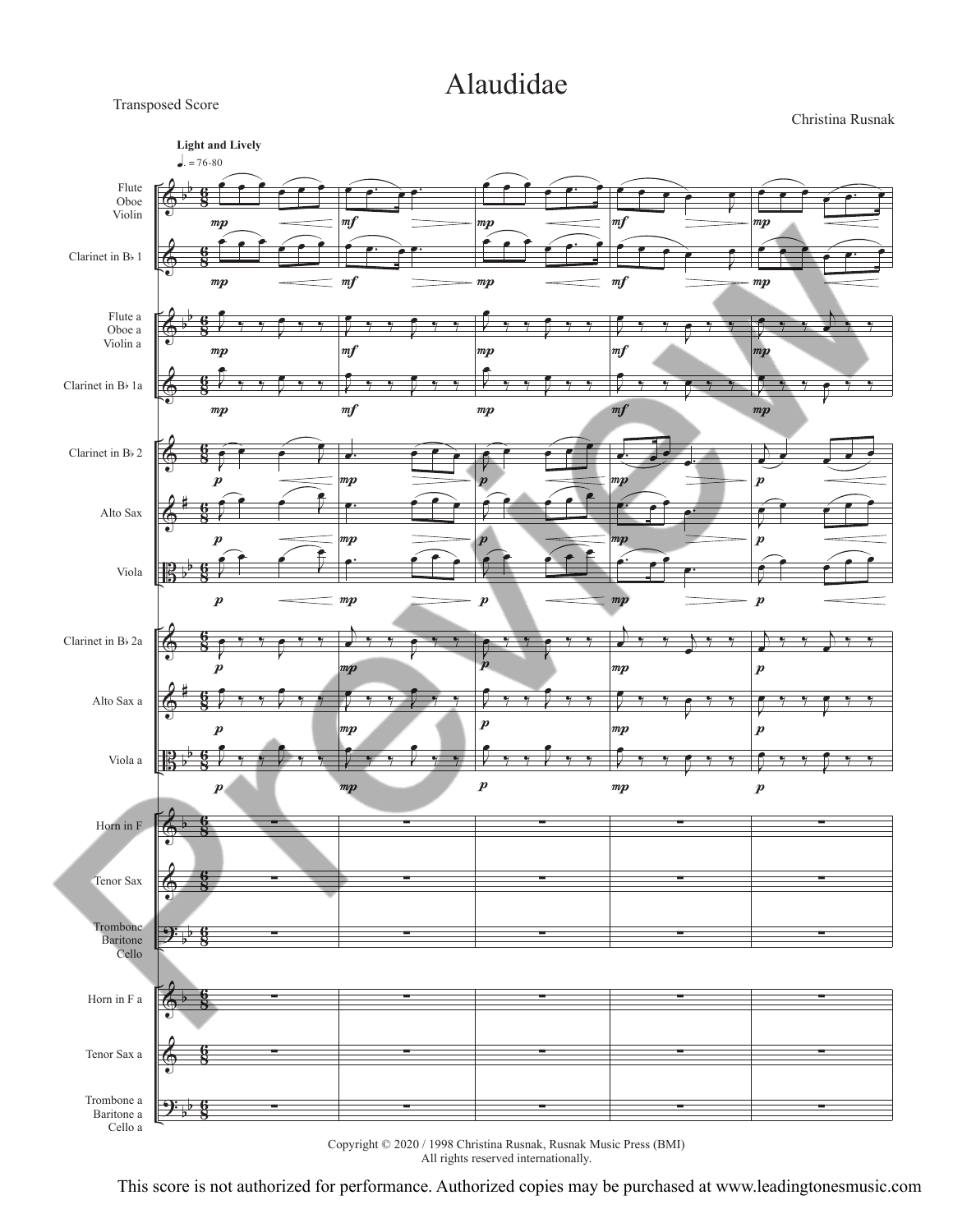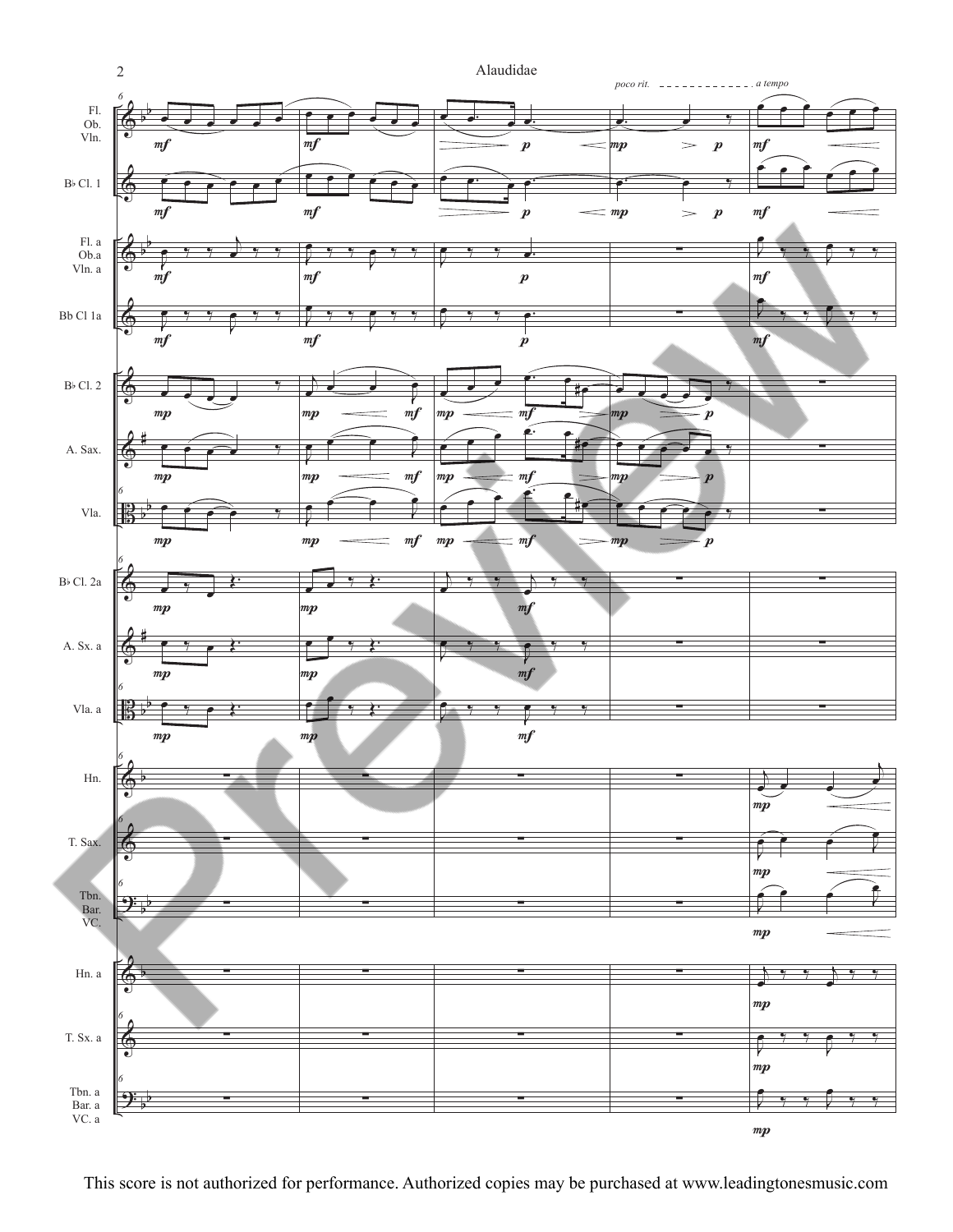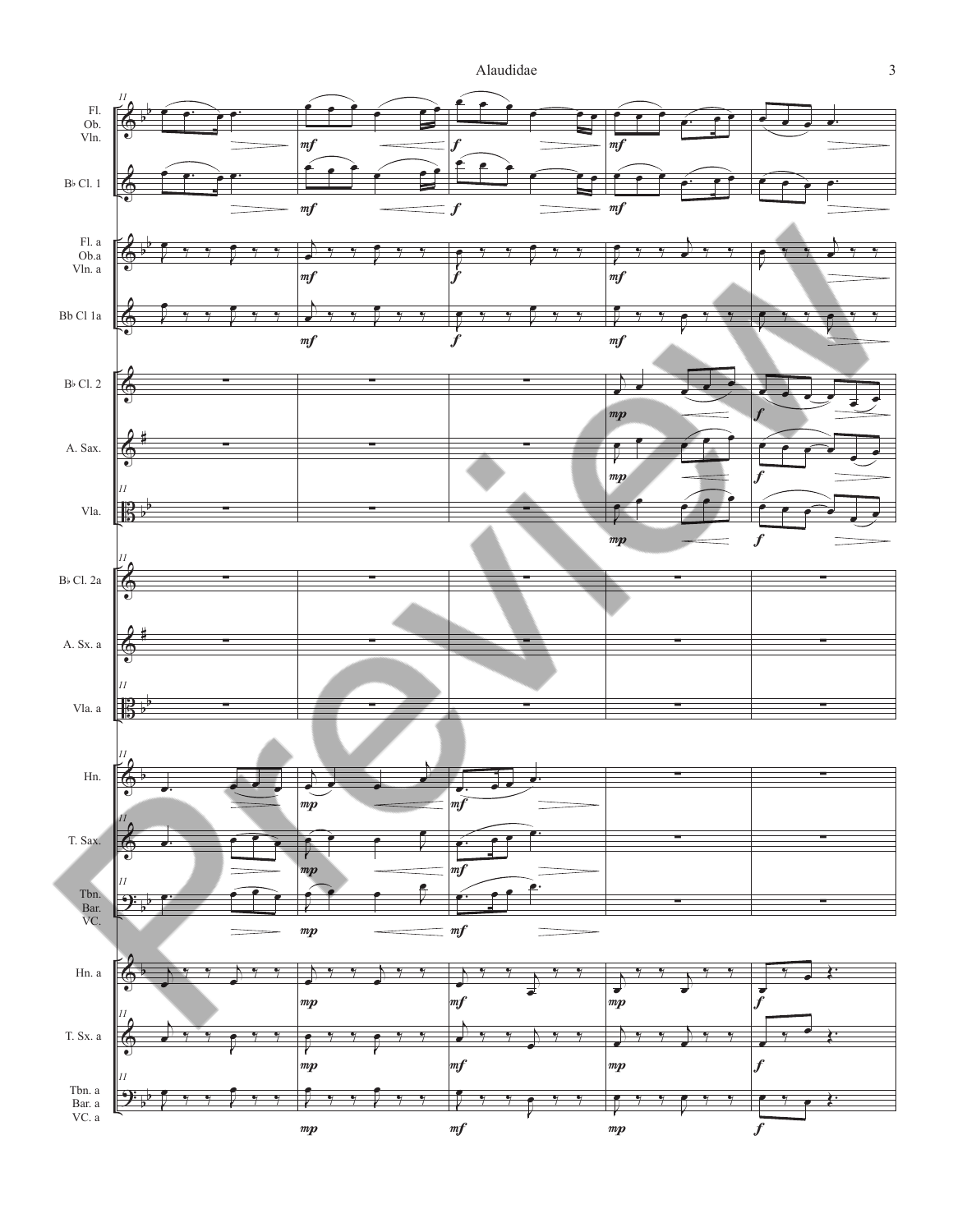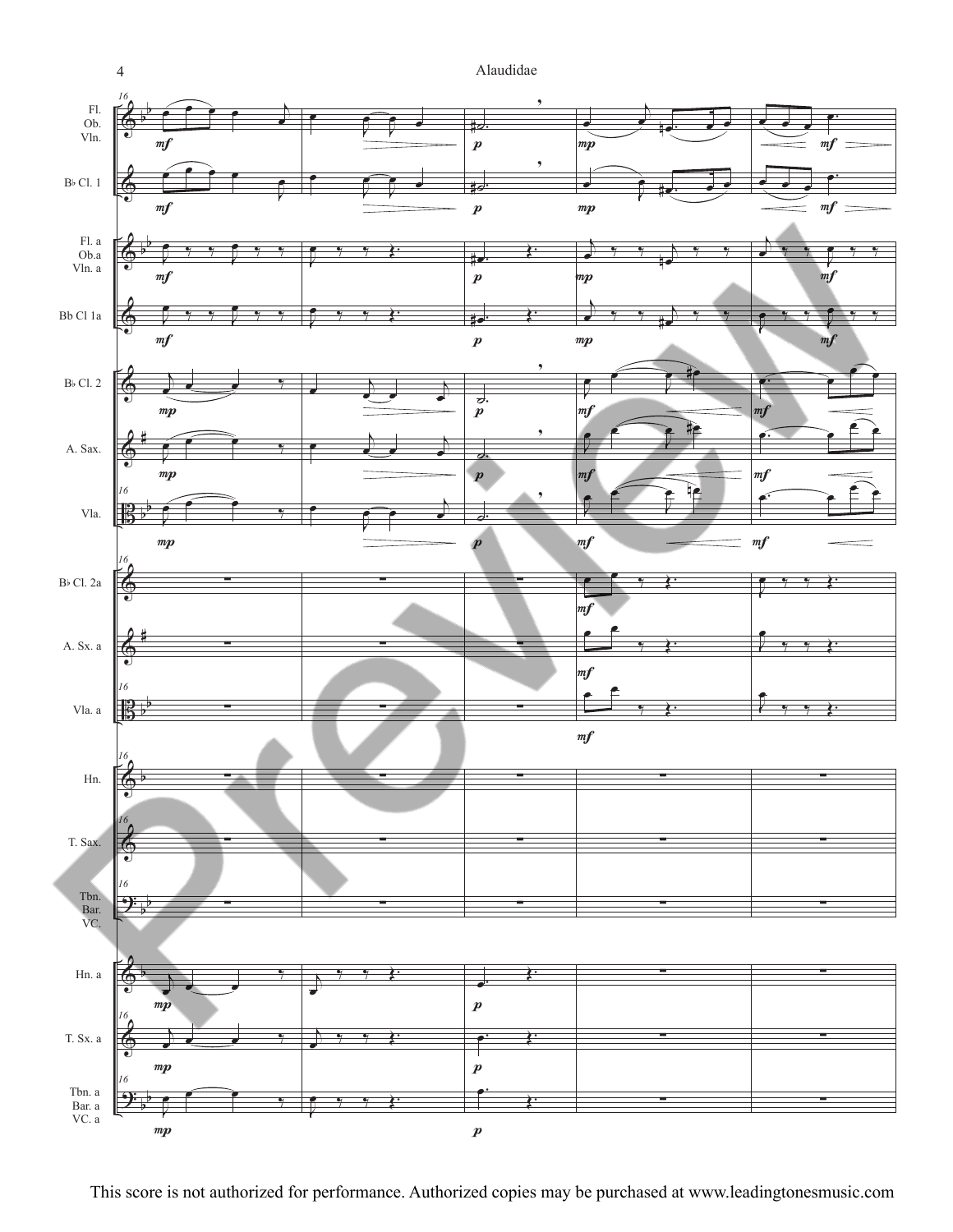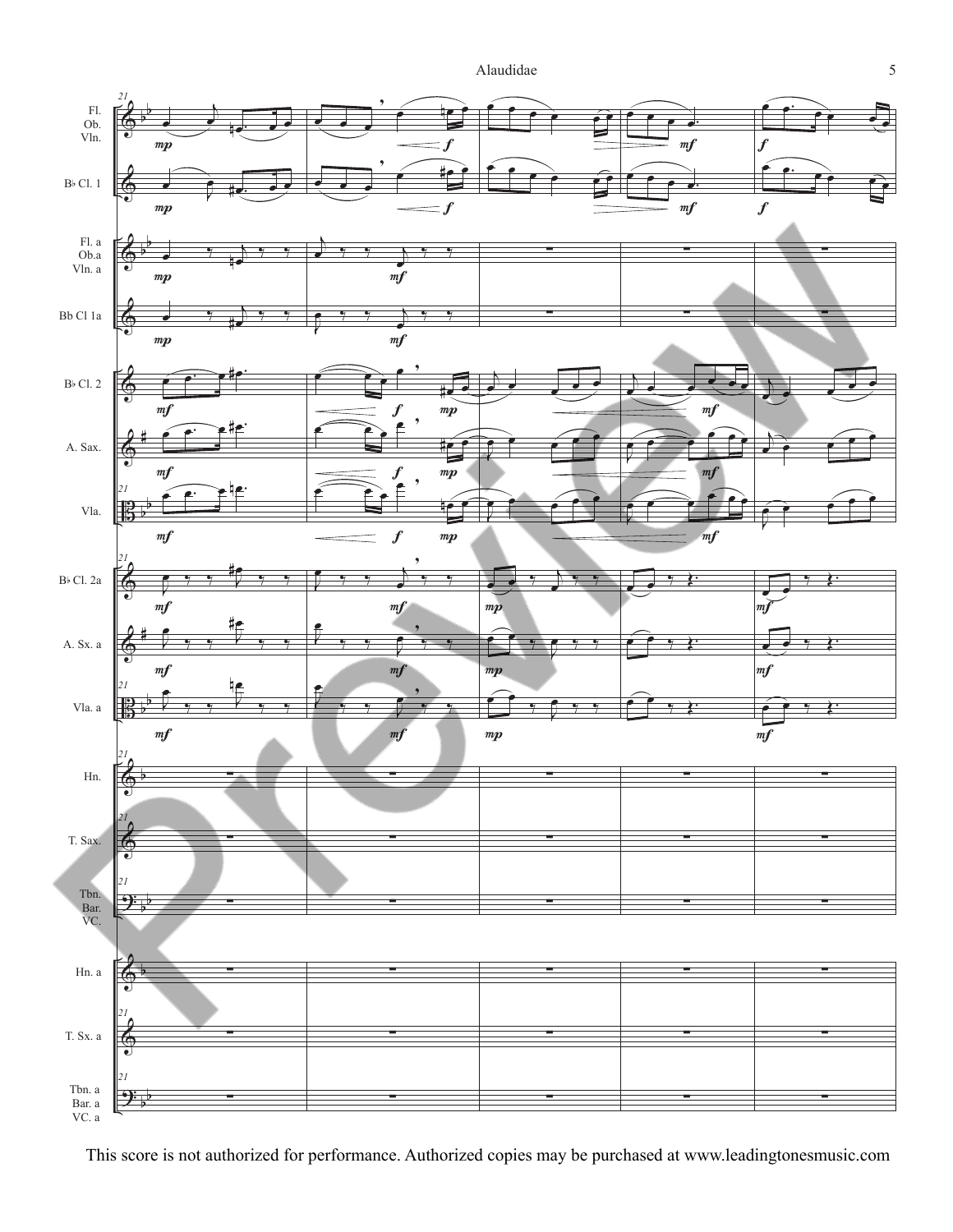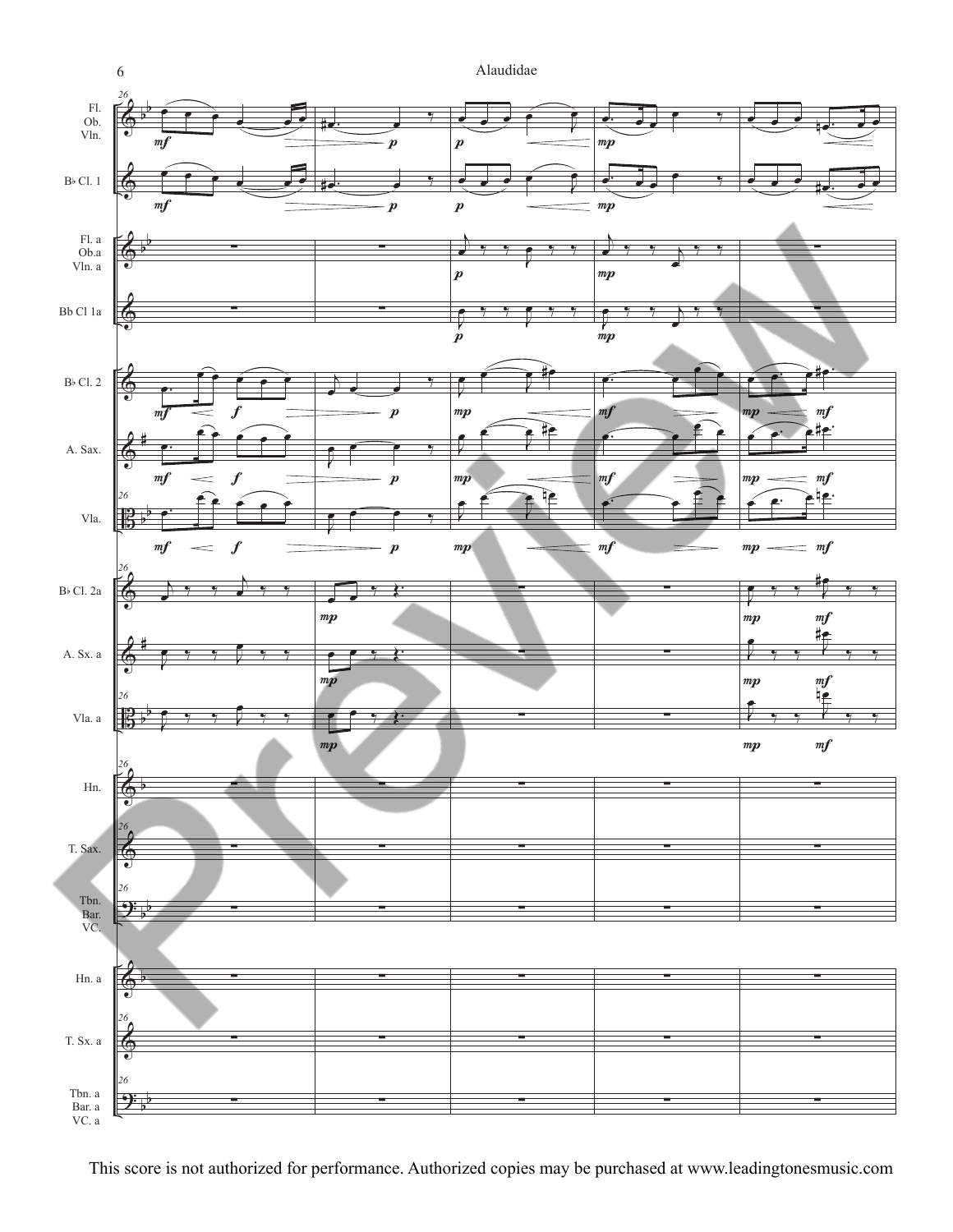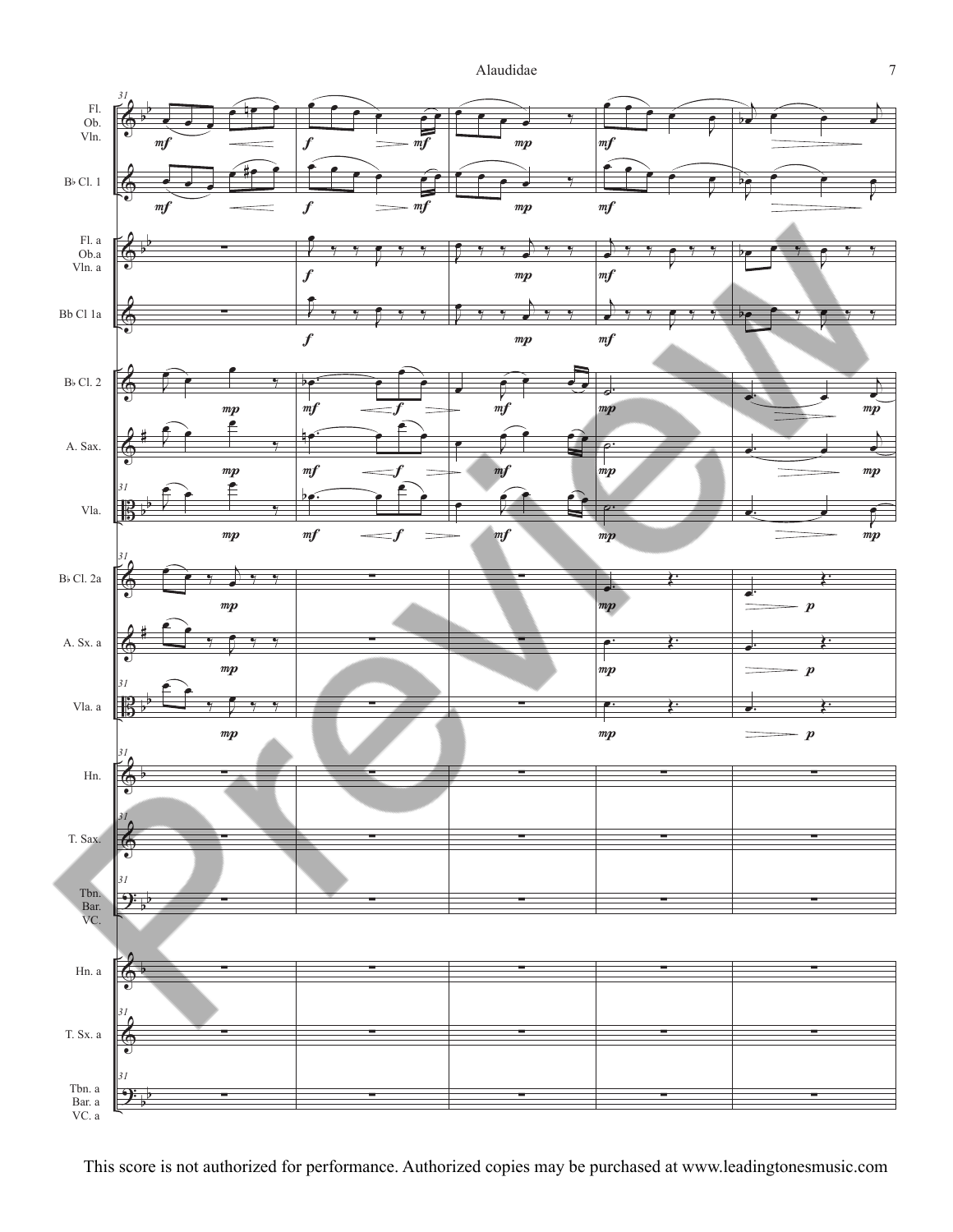

This score is not authorized for performance. Authorized copies may be purchased at www.leadingtonesmusic.com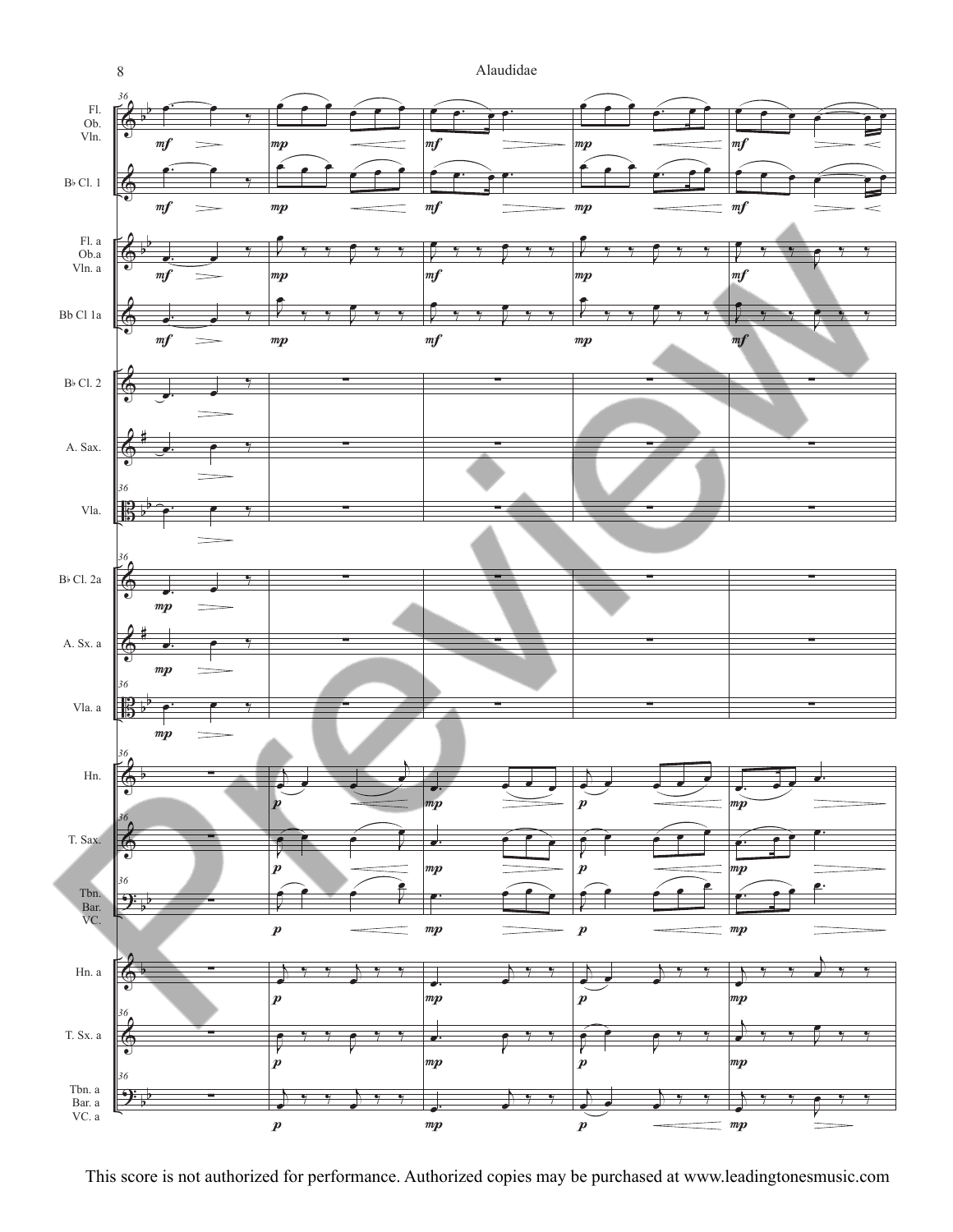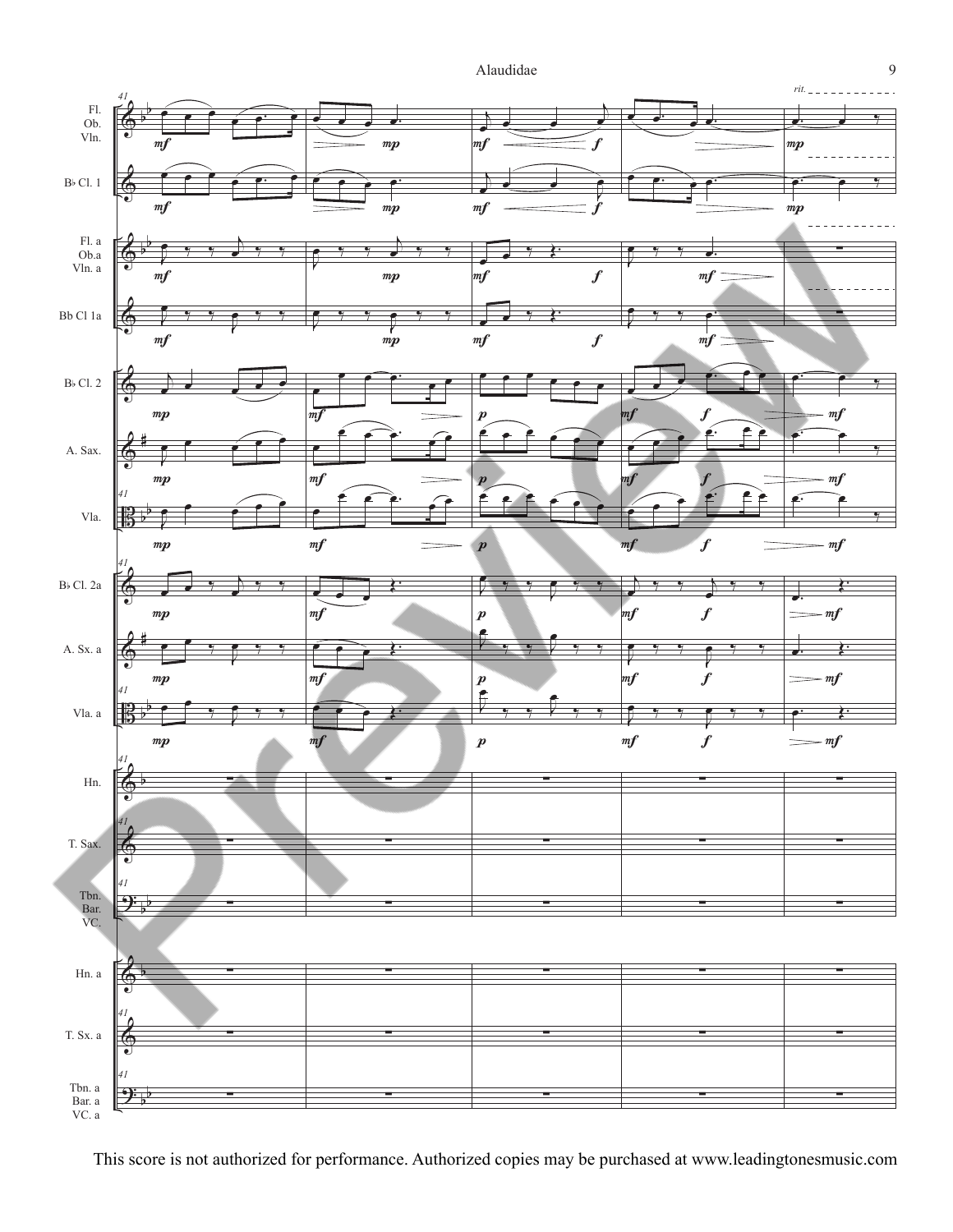

This score is not authorized for performance. Authorized copies may be purchased at www.leadingtonesmusic.com